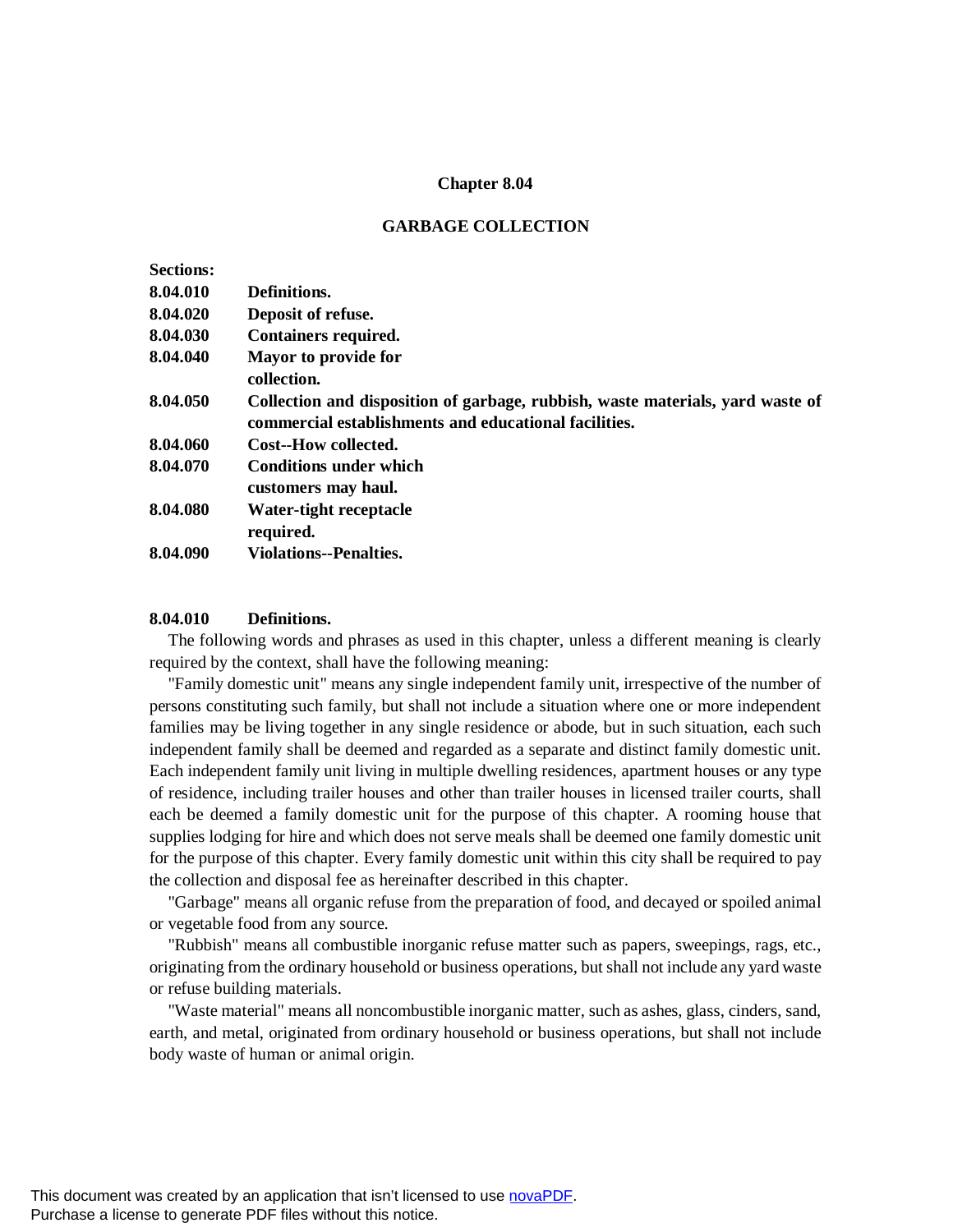"Yard waste" means all debris such as grass clippings, leaves, garden wastes, brush, and weeds, but shall not include tree branches or tree stumps. (Prior code § 3.0201)

### **8.04.020 Deposit of refuse.**

It is unlawful for any person, firm or corporation to deposit, or cause to be deposited, any garbage, rubbish waste material, or yard waste in or upon any park, street, alley, gutter, or in or upon any other private or public property within the city unless such refuse is deposited in metal containers, the size and location of which are herein provided. This shall not include barn waste, manure, sand, earth, ashes, or cinders, which are spread out upon the ground. Further, it shall be unlawful to store, deposit or keep such material where rats have access thereto, or feed thereon. (Prior code § 3.0202)

#### **8.04.030 Containers required.**

A. Every householder or occupant of a family domestic unit and every commercial establishment shall provide himself, herself, or itself, with one or more covered, fly-tight containers provided with bales or handles to receive all garbage, waste materials, rubbish, and yard waste which may accumulate between the times of collection. All garbage and wet rubbish shall be drained and wrapped before deposited into the containers.

B. All garbage, rubbish, and waste material must be containerized in garbage bags or factory garbage cans not to exceed ninety-six (96) gallons, and shall be kept in a suitable location, if so desired, which shall be located on the premises adjacent to an alley bordering on the premises, and so as to be accessible from the alley adjoining the premises, but if no alley borders the premises or such alley is impassable, then such containers shall be kept in a suitable rack adjacent to a street bordering on the premises, and so as to be accessible from the street adjoining the premises; garbage cans and waste material containers shall be so placed that collectors of garbage do not have to carry such cans or containers for a distance of more than twenty (20) feet. No garbage truck shall be required to use any private driveway in collection of garbage under the provisions of this chapter.

C. All commercial establishments, such as hotels, boarding houses, boarding houses, restaurants, lunchrooms, bars, drug stores, trailer courts, tourist courts, grocery stores, and all other commercial and business establishments, and educational facilities or institutions within this city having garbage, rubbish, waste material, or yard waste to dispose of, shall provide one or more flytight containers of the size hereinbefore provided to receive all of the refuse which may accumulate between the times of collection. These containers shall be so located at the rear of the building or property using the same as to be easily accessible to the collector and shall be constructed that they may be easily emptied completely and easily cleaned thoroughly. Dry rubbish when stored inside private business establishments, need not be deposited in a container.

D. All garbage containers shall be ninety-six (96) gallons in size. Senior residents are allowed to use thirty-five (35) gallon containers. (Prior code § 3.0203) (updated May 2016)

#### **8.04.040 Mayor to provide for**

This document was created by an application that isn't licensed to use [novaPDF](http://www.novapdf.com/). Purchase a license to generate PDF files without this notice.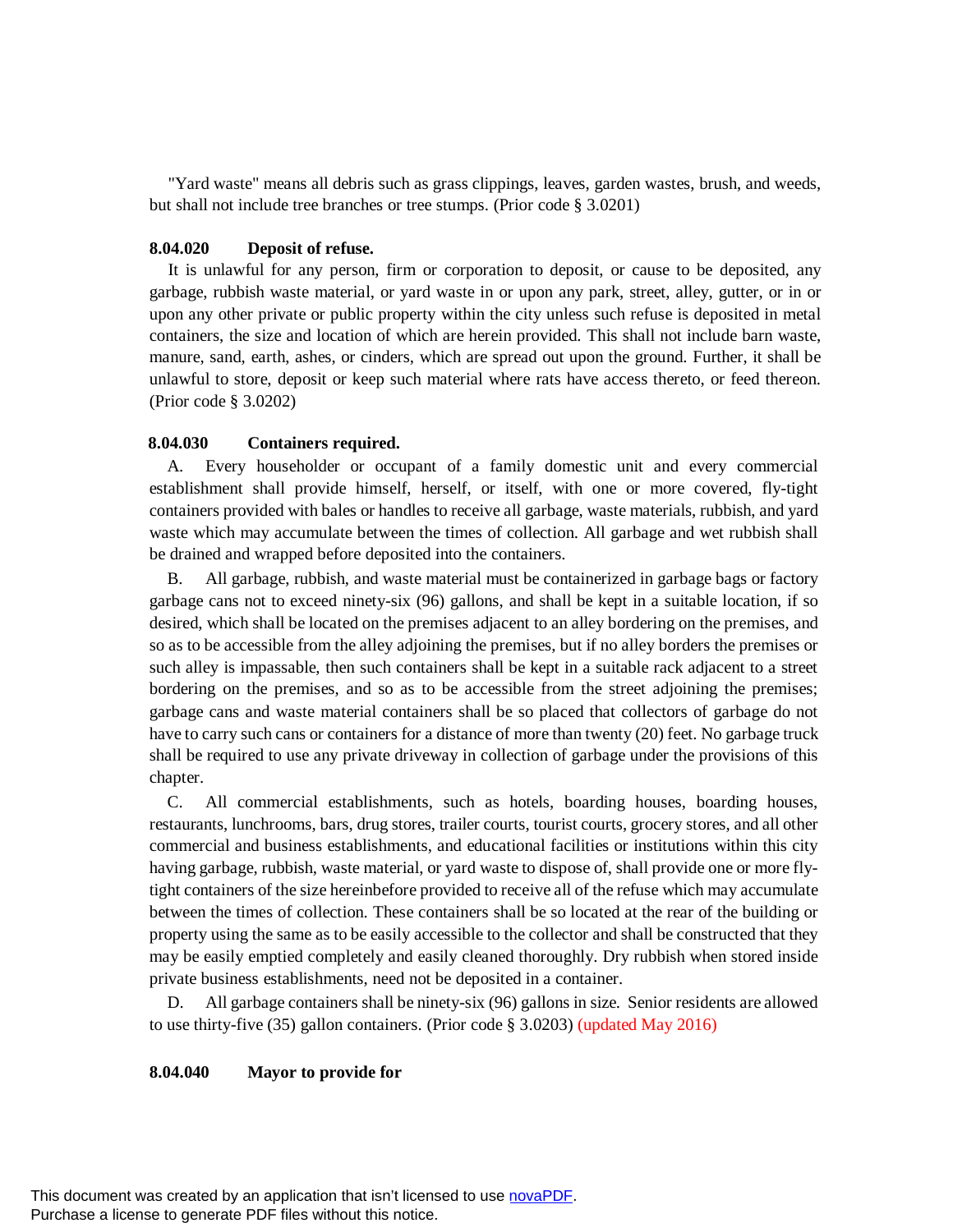### **collection.**

The mayor, with the approval of the common council, shall provide for the collection and disposition of the garbage, rubbish, waste materials, and yard waste as deposited and stored as provided herein. Such refuse shall be collected from each family domestic unit as defined in Section 8.04.010, and as deemed necessary. The mayor, with the approval of the common council, shall further provide for the transportation and disposal of such refuse by such means and in such manner as to insure the protection of public health and to avoid the establishment of a public nuisance and to render safe, sanitary service to all family domestic units within the city. (Prior code § 3.0204)

# **8.04.050 Collection and disposition of garbage, rubbish, waste materials, yard waste of commercial establishments and educational facilities.**

Commercial establishments and educational facilities or institutions within the city shall be responsible, at their own cost and expense, to store, collect, transport and dump all garbage, rubbish, waste material, and yard waste as defined in this chapter in the manner described, and as designated by the mayor, with the approval of the common council, commercial and business establishments and educational facilities or institutions, shall provide for the removal of and the transportation of all garbage, rubbish, waste materials, and yard waste from their premises not less than once a week. (Prior code § 3.0205)

# **8.04.060 Cost--How collected.**

A. The cost of collection and disposal of garbage, rubbish, and waste materials from family domestic units as defined in this chapter, shall become a charge against each family domestic unit of each dwelling and shall be payable monthly, together with charges made by the city for water services furnished by the city to each such family domestic unit. A fair and reasonable charge for the collection of the contents from each family domestic unit shall be set by the common council.

B. In the event that the commercial and business establishment and educational facility or institution fails to provide for the collection and disposition of garbage, rubbish, waste materials, or yard waste as provided in Section 8.04.050, the mayor, with the approval of the common council shall provide for the collection and disposition thereof at a cost of the collection to be assessed against and collected from such commercial and business establishments and educational facility or institution for each time such collection and disposition is made.

C. All residential garbage bills are due when the invoice is issued by the City. Individual account holder garbage bills will be mailed by the first  $(1<sup>st</sup>)$  of each month. If the bill is not paid by the  $15<sup>th</sup>$  of each month the bill will be considered delinquent. A late charge of 10% (ten percent) of the unpaid balance will be assessed to the user account after the  $15<sup>th</sup>$  (fifteenth) day of the month.

D. The cost of collection shall be set by resolution by the common council. (Prior code § 3.0206)(Amended December 2003) (Amended 2008) (Amended May 2016)

# **8.04.070 Conditions under which**